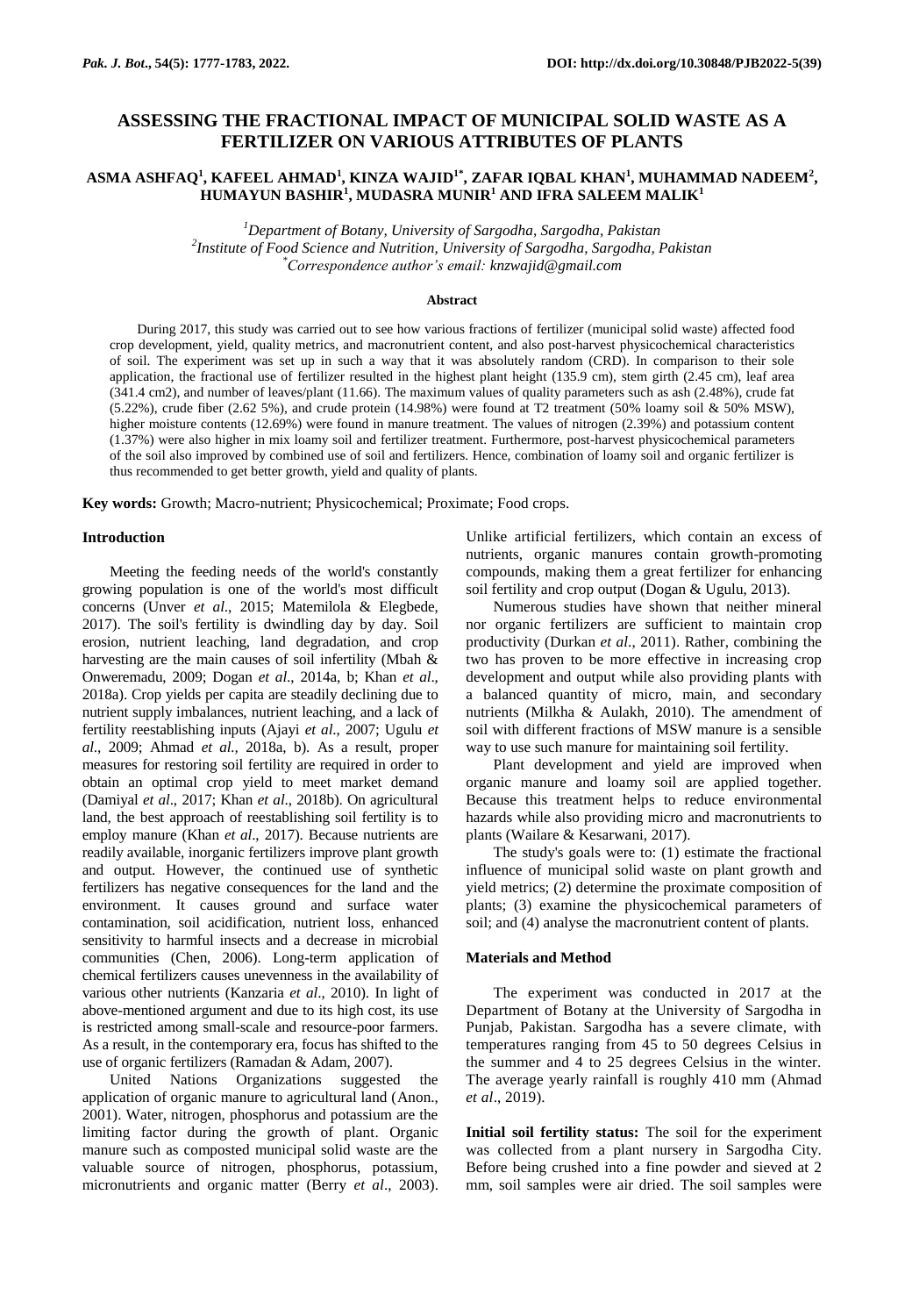maintained in polythene bags and physicochemical parameters were determined at the Soil and Water Testing Laboratory for Research Sargodha. Soil's initial physical and chemical characteristics are given in Table 1.

**Properties of manure used in the experiment:** Collection of Municipal solid waste (MSW) was done from different sources, namely waste disposal areas, fruit and vegetables markets and the waste collecting canals of Sargodha. There are two stages in MSW manuring process: Degradation and Maturation. In the first stage, biodegradable compounds were composted via aerobic fermentation while complex organic compounds were degraded in the second stage of this process. All the particles such as plastic pieces, stones, roots were removed from the manure and preceded them through a 2mm sieve. The composted MSW is ground into a fine powder and blended to achieve uniformity in the samples using a mortar and pestle. The chemical compositions of the soil and MSW compost are shown in Table 1.

**Plant cultivation and treatment layout:** We filled plastic sacks with dirt and manure and placed them on the ground. The experiment was set up in a CRD method with five repetitions. During the first week of February 2017, seeding took place. Several plants' healthy seeds were sown in plastic bags with a capacity of 10 kg. The bags had previously been filled with a mixture of soil and various manure fractions at 25 percent MSW (T1), 50 percent MSW (T2), and 75 percent MSW (T3), and allowed to mineralize for 3 weeks with the exception of pots that only contained soil. All of the plants in each treatment received the same amount of water. The data on growth and yield metrics of different plants was collected using standard methodologies.

#### **Data collection**

**Determination of growth parameters:** Varying growth metrics such as plant height, shoot length, root length, leaf area, and the number of leaves/plants were calculated for the crops treated with different fractions of MSW. A measuring tape was used to measure the plant's height (cm) from the base to the tip of the highest leaf. By visual examination, the number of leaves/plants on each plant in a container was calculated, and the mean was taken. By multiplying the leaf length by the leaf width (the widest region of the leaf) and the correction factor, the leaf area (cm2) was calculated (0.75).

**Soil sampling:** A soil sample was gathered from each plastic bag during harvest. Soil samples were taken from the top to the bottom of the soil profile, with depths ranging from 0 to 20 cm. Soil samples were air dried for a few days before being crushed and sieved at 2 mm with a mortar and pestle. The sieved soil sample was sealed in polythene bags and dried in the oven at 72°C for two days (Khan *et al*., 2019).

**Determination of physicochemical parameters of soil:**  Organic matter, electrical conductivity (EC), pH, available P, and available K were determined as physicochemical parameters of soil (Arshi & Khan, 2018).

**Proximate analysis:** Proximate analysis of samples was done by using the following procedures and formulas (Anon., 2000).

Moisture content was determined as following:

$$
Moisture content = \frac{W initial - W final}{W final} \times 100
$$

The percentage of ash contents were found as following:

$$
Ash = \frac{W \text{ ash}}{W \text{ sample}} \times 100
$$

The percentage of crude fat was calculated by using as following:

$$
Crude fat = \frac{(W2 - W1)x 100}{S}
$$

The percentage of fiber was calculated by using following equation:

$$
Crude fiber = \frac{Final weight after ignition x 100}{Weight of sample}
$$

Kjeldahl's nitrogen was multiplied by 6.25 to get crude protein.

The total carbohydrate was calculated by subtracting moisture, ash, crude fat, crude fibre, and crude protein from the hundred.

**Determination of macro-nutrients:** Determination of nitrogen was done by using Kjeldhal"s method (Anon., 2000). A flame atomic absorption spectrophotometer was used to determine the potassium concentration.

**Statistical analysis:** SPSS version 23 was utilized as the statistics application. The difference in mean between different treatments was determined using one-way study of variance (Steel *et al*., 1997). The data was presented as arithmetic means with a standard deviation.

## **Results**

**Post-harvest physicochemical parameters of soil:** The effects of various MSW treatments on soil pH, EC, organic matter, available P, and available K were significant (*p*  ≤0.05) (Table 2). In all treatments, the soil texture was loam.

The pH of soil varied from 6.93 to 7.46 in all treatments. At all treatments, the EC of soil ranged from 2.86 to 5.18 dS m<sup>-1</sup>. The OM (%) of soil at  $T_0$ ,  $T_1$ ,  $T_2$ , and  $T_3$  was 1.04. 1.11, 1.32, and 1.18 correspondingly. The values of available  $P$  (mg  $kg^{-1}$ ) at various treatments were 17.20, 16.0, 17.50, and 15.50, correspondingly. The available K among all treatments were 180, 224, 416, and 410 mg  $kg^{-1}$  correspondingly (Table 3).

## **Growth and yield parameters**

**Germination**: The result from ANOVA depicted a significant effect of MSW on germination of food crops (p≤0.05) (Table 4). The sequence of germination rate was:  $T_2 > T_3 > T_1 > T_0$ .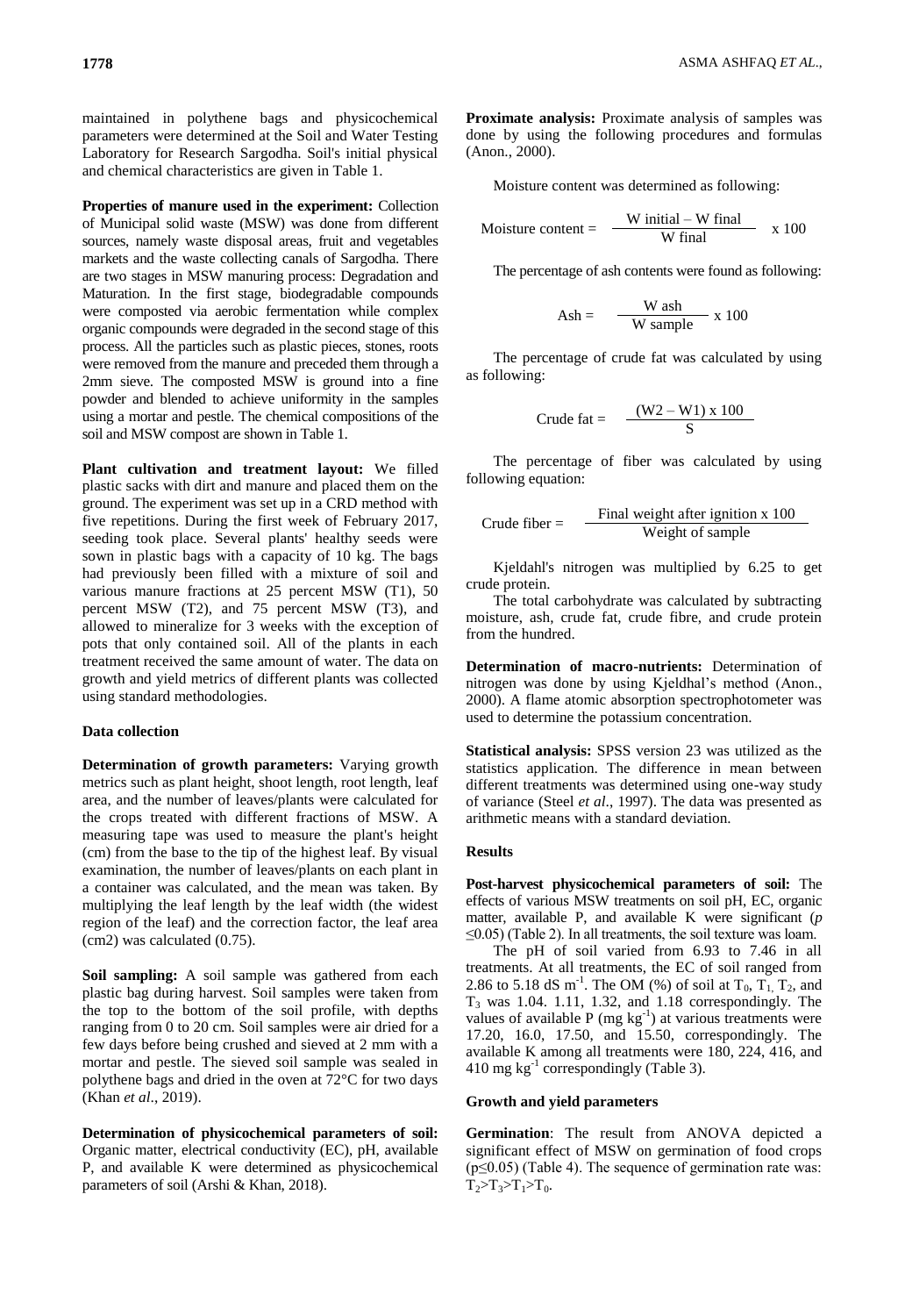**Plant height:** Fertilizers had a substantial impact on plant height (p0.05) (Table 4). T2 (130.7) had the highest plant height (cm), followed by T3 (127.8), T1 (123.3), and control (106), in that order (Table 5).

**Stem girth:** Manure administration had a significant (p0.05) effect on stem girth (Table 4). The stem girth (cm) was noticed in following decreasing order:  $T_2$  (1.79) $> T_3$  $(1.73)$  T<sub>1</sub> $(1.56)$  Control  $(1.31)$  (Table 5).

**Leaf area:** The findings of the ANOVA of data showed that treatments had a significant influence on leaf area (p0.05) (Table 4). The leaf area (cm2) was found in following order: T<sub>2</sub> (326.2) > T<sub>3</sub> (311.5) > T<sub>1</sub> (280.9) > Control (193.2) (Table 5).

**Number of leaves/plants:** The ANOVA revealed that treatments had a significant impact on the number of leaves/plant (Table 4). The following trend was noticed for the number of leaves/plants:  $T_2$  (10.66)>  $T_1$ (10.33)> Control (8.66) (Table 5).

#### **Proximate composition of plants**

**Moisture:** The ANOVA revealed that treatments had a substantial impact on plant moisture content (Table 6). T2 (12.69) had the highest moisture content, followed by T3 (10.01), and T1 (9.81), with control (8.77) having the lowest (Table 7).

Ash: Treatments exhibited a significant impact on ash content of plants ( $p \le 0.05$ ) (Table 6). Ash content (%) was found in following descending sequence:  $T_2$  (2.35) $> T_1$  $(2.25)$  T<sub>3</sub> $(2.03)$  Control  $(1.45)$  (Table 7).

**Crude fat:** Fertilizer application significantly affected the crude fat of plants ( $p \le 0.05$ ) (Table 6). The crude fat  $(\%)$ was found in following descending sequence:  $T_2$  (4.59)>  $T_3$  (4.32)  $T_1$  (3.60)  $>$  Control (2.14) (Table 7).

**Crude fiber:** The ANOVA findings revealed that treatments had a significant impact on the crude fibre content of plants (Table 6). The crude fibers (%) were present in following order:  $T_2$  (2.26)  $T_3$  (2.08)  $T_1$ (1.93)> Control (1.80) (Table 7).

**Crude protein:** The crude protein concentration was significantly affected by organic and synthetic fertilizers (Table 6). For crude protein (percentage), the following order was observed: T2 (14.76)> T3 (14.08)> T1 (13.87)> Control (12.44). (Table 7).

| Table 1. Preliminary physical and chemical properties of soil, and MSW manure used in the experiment. |  |  |  |  |  |
|-------------------------------------------------------------------------------------------------------|--|--|--|--|--|
|-------------------------------------------------------------------------------------------------------|--|--|--|--|--|

| Parameter | pН      | $EC$ (dS m <sup>-1</sup> ) | <b>Available P</b><br>$(mg kg-1)$ | Available K<br>$(mg kg-1)$ | Organic<br>$($ %)<br>matter | Texture                  |
|-----------|---------|----------------------------|-----------------------------------|----------------------------|-----------------------------|--------------------------|
| Soil      | 0. 1    | 5.72                       | 10.3                              | 140                        | $\gamma$<br>ل که ۱          | Loam                     |
| Manure    | $8.0\,$ | 36.10                      | .4.8                              | 160                        | $\gamma$<br>رے ک            | $\overline{\phantom{0}}$ |

## **Table 2. Analysis of variance for post-harvest physicochemical parameters of the soil.**

| Source of variation                                                                                                      | <b>Mean square</b> |            |            |             |             |  |
|--------------------------------------------------------------------------------------------------------------------------|--------------------|------------|------------|-------------|-------------|--|
|                                                                                                                          | рH                 | ЕC         | OМ         | Av. P       | Av. K       |  |
| <b>Treatments</b>                                                                                                        | $0.126***$         | $3.363***$ | $0.037***$ | $59.901***$ | 44554.26*** |  |
| Error                                                                                                                    | 0.003              | 0.005      | 0.001      | 0.664       | 15.867      |  |
| ***: Significant at 0.001 level, EC: Electrical conductivity, OM: Organic matter, Av. P: Available P, Av. K: Available K |                    |            |            |             |             |  |

| Table 3. Physico-chemical parameters of soil (Mean $\pm$ S.E). |                                                                                                                                                                                                                                                                                                                                    |                  |                                                                 |                                                                                                                                                                                                                                                                                                                                                            |                             |                |
|----------------------------------------------------------------|------------------------------------------------------------------------------------------------------------------------------------------------------------------------------------------------------------------------------------------------------------------------------------------------------------------------------------|------------------|-----------------------------------------------------------------|------------------------------------------------------------------------------------------------------------------------------------------------------------------------------------------------------------------------------------------------------------------------------------------------------------------------------------------------------------|-----------------------------|----------------|
| <b>Treatments</b>                                              | pН                                                                                                                                                                                                                                                                                                                                 | $EC$ (dS m-1)    | OM(%)                                                           | $Av. P(mg kg-1)$                                                                                                                                                                                                                                                                                                                                           | $Av.$ K(mg kg-1)            | <b>Texture</b> |
| $T_0$                                                          | $6.93 \pm 0.05$                                                                                                                                                                                                                                                                                                                    | $2.860 \pm 0.09$ | $1.040 \pm 0.03$                                                | $7.20 \pm 1.02$                                                                                                                                                                                                                                                                                                                                            | $180 \pm 3.01$              | Loam           |
| $T_1$                                                          | $7.03 \pm 0.03$                                                                                                                                                                                                                                                                                                                    | $3.230 \pm 0.06$ | $1.110 \pm 0.04$                                                | $16.00 + 1.05$                                                                                                                                                                                                                                                                                                                                             | $224 + 4.04$                | Loam           |
| T <sub>2</sub>                                                 | $7.46 \pm 0.04$                                                                                                                                                                                                                                                                                                                    | $5.043 \pm 0.03$ | $1.320 \pm 0.03$                                                | $17.50 \pm 0.78$                                                                                                                                                                                                                                                                                                                                           | $416 \pm 2.08$              | Loam           |
| T <sub>3</sub>                                                 | $7.23 \pm 0.05$                                                                                                                                                                                                                                                                                                                    | $3.680 \pm 0.07$ | $1.180 \pm 0.03$                                                | $15.50 \pm 0.62$                                                                                                                                                                                                                                                                                                                                           | $410 + 5.09$                | Loam           |
| $\mathbf{m}$ $\mathbf{a}$ $\mathbf{u}$                         | $\mathbf{F}$ $\mathbf{A}$ $\mathbf{F}$ $\mathbf{A}$ $\mathbf{A}$ $\mathbf{A}$ $\mathbf{A}$ $\mathbf{F}$ $\mathbf{A}$ $\mathbf{F}$ $\mathbf{A}$ $\mathbf{A}$ $\mathbf{A}$ $\mathbf{A}$ $\mathbf{A}$ $\mathbf{A}$ $\mathbf{A}$ $\mathbf{A}$ $\mathbf{A}$ $\mathbf{A}$ $\mathbf{A}$ $\mathbf{A}$ $\mathbf{A}$ $\mathbf{A}$ $\mathbf{$ |                  | $\mathbf{H}$ and $\mathbf{H}$ and $\mathbf{H}$ and $\mathbf{H}$ | $\sim$ $\sim$ $\sim$<br>$\mathbf{r}$ $\mathbf{r}$ $\mathbf{r}$ $\mathbf{r}$ $\mathbf{r}$ $\mathbf{r}$ $\mathbf{r}$ $\mathbf{r}$ $\mathbf{r}$ $\mathbf{r}$ $\mathbf{r}$ $\mathbf{r}$ $\mathbf{r}$ $\mathbf{r}$ $\mathbf{r}$ $\mathbf{r}$ $\mathbf{r}$ $\mathbf{r}$ $\mathbf{r}$ $\mathbf{r}$ $\mathbf{r}$ $\mathbf{r}$ $\mathbf{r}$ $\mathbf{r}$ $\mathbf{$ | 0.3.03337<br>$1.0721$ $0.1$ |                |

 $T_0$ : Control,  $T_1$ : 25% of MSW & 75% of loamy soil,  $T_2$ : 50% of MSW & 50% of loamy soil,  $T_3$ : 75% of MSW and 25% of loamy soil, EC: Electrical conductivity, OM: Organic matter, Av. P: Available P, Av. K: Available K

#### **Table 4. Plant growth and yield parameters (Mean ± S.E).**

|                                                                                   |                    |                     | Mean square |              |                      |
|-----------------------------------------------------------------------------------|--------------------|---------------------|-------------|--------------|----------------------|
| <b>Source of variation</b>                                                        | <b>Germination</b> | <b>Plant height</b> | Stem girth  | Leaf area    | No. of leaves/p lant |
| <b>Treatments</b>                                                                 | $276.04**$         | $392.7***$          | $0.538**$   | $10393.4***$ | $376***$             |
| Error                                                                             | 72.91              | 51.57               | 0.090       | 95.447       | 0.33                 |
| $+ + + + +$ $0'$ $0'$ $0'$ $0'$ $0'$ $0'$ $0'$ $1'$ $0'$ $0'$ $0'$ $1'$ $1'$ $1'$ |                    |                     |             |              |                      |

\*\*, \*\*\*: Significant at 0.01 and 0.001 levels

### **Table 5. Mean concentration of growth and yield parameters.**

| <b>Treatments</b> | Germination $(\% )$ | <b>Plant height (cm)</b> | Stem girth (cm) |                  | Leaf area (cm2) No. of leaves/plant |
|-------------------|---------------------|--------------------------|-----------------|------------------|-------------------------------------|
| $T_0$             | $66.66 \pm 5.53$    | $106.0 \pm 8.71$         | $1.31 + 0.12$   | $193.2 \pm 15.5$ | $8.666 \pm 0.67$                    |
| $T_{1}$           | $79.16 \pm 5.78$    | $123.3 \pm 8.96$         | $1.56 + 0.13$   | $280.9 + 14.9$   | $10.33 \pm 0.88$                    |
| T <sub>2</sub>    | $87.50 \pm 7.25$    | $130.7 \pm 8.42$         | $1.79 \pm 0.15$ | $326.2 \pm 20.1$ | $10.66 \pm 0.72$                    |
|                   | $83.33 \pm 6.66$    | $127.8 \pm 9.49$         | $1.73 \pm 0.11$ | $311.5 \pm 16.7$ | $9.666 \pm 0.69$                    |

 $T_0$ : Control, T<sub>1</sub>: 25% of MSW & 75% of loamy soil, T<sub>2</sub>: 50% of MSW & 50% of loamy soil, T<sub>3</sub>: 75% of MSW and 25% of loamy soil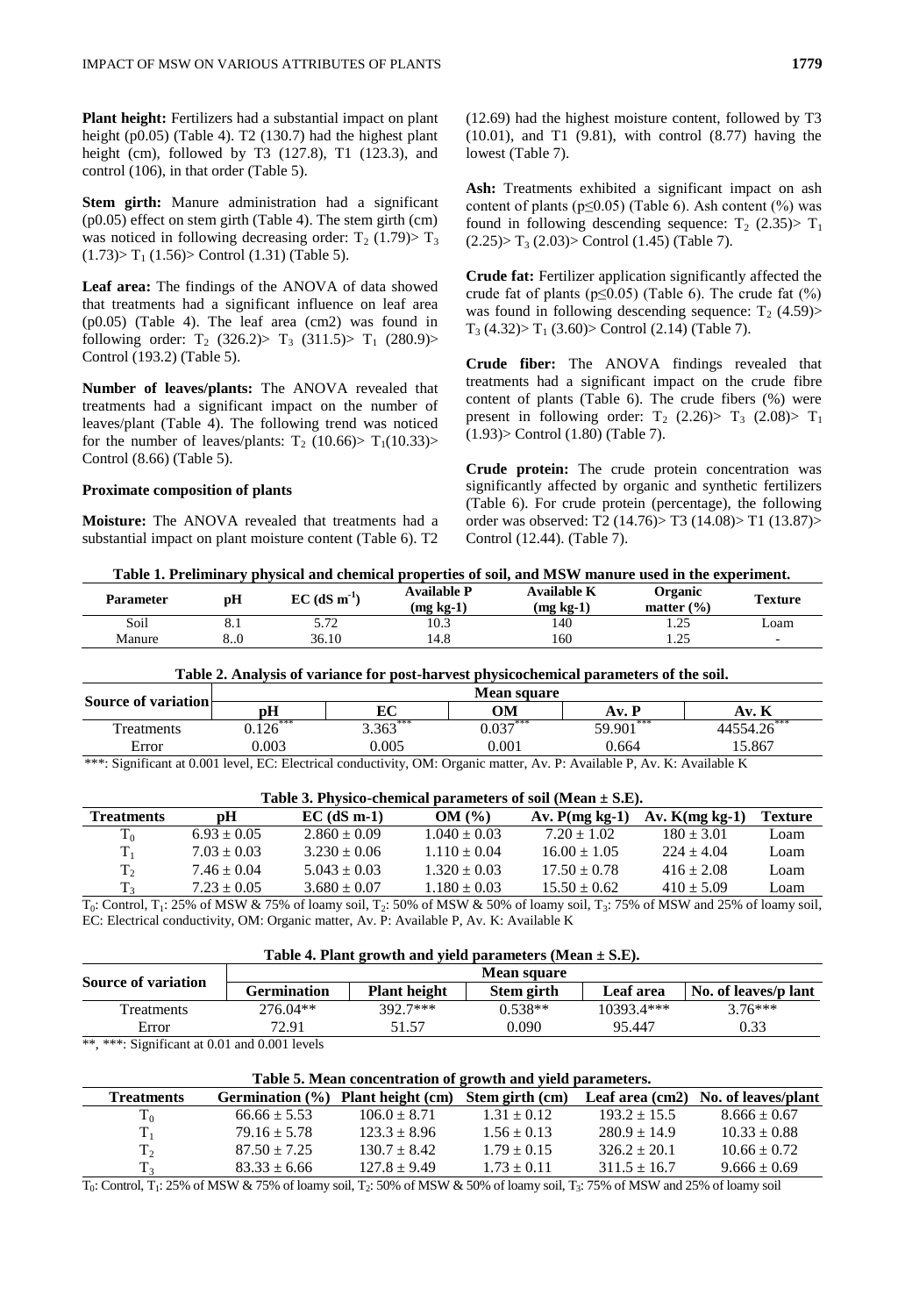|                                     | <b>Mean square</b> |           |           |             |         |                             |
|-------------------------------------|--------------------|-----------|-----------|-------------|---------|-----------------------------|
| <b>Source of variation</b>          | <b>Moisture</b>    | Ash       | Crude fat | Crude fiber |         | Crude protein Carbohydrates |
| <b>Treatments</b>                   | $10.53***$         | $0.49***$ | $4.16***$ | $0.30***$   | 2.88*** | $61.74***$                  |
| Error                               | 16                 | 0.04      | 0.12      | 0.23        | 0.23    | 0.52                        |
| $*$ **. $C$ : : $C$ : $\pm$ 0.001 1 |                    |           |           |             |         |                             |

| Table 6. Mean square for the proximate composition of plants. |
|---------------------------------------------------------------|
|---------------------------------------------------------------|

: Significant at 0.001 level

| Table 7. Mean concentration of proximate composition of plants. |                  |                 |                  |                 |                  |                             |
|-----------------------------------------------------------------|------------------|-----------------|------------------|-----------------|------------------|-----------------------------|
| <b>Treatment</b>                                                | <b>Moisture</b>  | Ash             | <b>Crude fat</b> | Crude fiber     |                  | Crude protein Carbohydrates |
|                                                                 | $\frac{6}{6}$    | $\frac{9}{0}$   | $\frac{6}{6}$    | $(\%)$          | $\frac{9}{6}$    | $(\%)$                      |
| $T_0$                                                           | $8.77 \pm 1.44$  | $1.45 \pm 0.16$ | $2.14 \pm 0.64$  | $1.80 \pm 0.01$ | $12.44 \pm 0.37$ | $73.4 \pm 2.61$             |
| $T_{1}$                                                         | $9.81 \pm 0.03$  | $2.25 \pm 0.05$ | $3.60 \pm 0.03$  | $1.93 \pm 0.08$ | $13.87 \pm 0.11$ | $68.54 \pm 2.10$            |
| T <sub>2</sub>                                                  | $12.69 \pm 1.07$ | $2.35 \pm 0.02$ | $4.59 \pm 0.43$  | $2.26 \pm 0.13$ | $14.76 \pm 0.11$ | $63.35 \pm 1.47$            |
| T <sub>3</sub>                                                  | $10.01 \pm 0.06$ | $2.03 \pm 0.05$ | $4.32 \pm 0.07$  | $2.08 \pm 0.03$ | $14.08 \pm 0.07$ | $67.48 \pm 1.16$            |

 $T_0$ : Control, T<sub>1</sub>: 25% of MSW & 75 % of loamy soil, T<sub>2</sub>: 50% of MSW & 50% of loamy soil, T<sub>3</sub>: 75% of MSW and 25% of loamy soil

**Table 8. Mean square for macro-nutrients in plants.**

|                                       | Mean square |            |  |  |  |
|---------------------------------------|-------------|------------|--|--|--|
| <b>Source of variation</b>            |             |            |  |  |  |
| Treatments                            | $0.047***$  | $0.400***$ |  |  |  |
| Error                                 | 0.006       | 0.002      |  |  |  |
| Key: ***: Significant at 0.001 levels |             |            |  |  |  |

## **Table 9. Mean concentration of macro-nutrients in plants**

| <b>Treatment</b>       | N(%              | $K(\%)$          |
|------------------------|------------------|------------------|
| Τō                     | $1.991 \pm 0.05$ | $0.476 \pm 0.03$ |
| $T_{1}$                | $2.219 \pm 0.09$ | $1.213 \pm 0.05$ |
| T,                     | $2.347 \pm 0.07$ | $1.293 \pm 0.04$ |
| $T_{3}$                | $2.252 \pm 0.09$ | $1.240 \pm 0.02$ |
| <b>Standard limits</b> | $2-5a$           | $1-5a$           |

 $T_0$ : Control,  $T_1$ : 25% of MSW & 75% of loamy soil,  $T_2$ : 50% of MSW & 50% of loamy soil,  $T_3$ : 75% of MSW and 25% of loamy soil, Source: <sup>a</sup>Bennett (1993)

**Carbohydrates:** The percentage of carbohydrates were significantly affected by different treatments (p≤0.05) (Table 6). The % carbohydrate was found in following ranking order: Control (73.4) > T<sub>1</sub> (68.54) > T<sub>3</sub> (67.48) > T<sub>1</sub> (63.63) (Table 7).

**The concentration of macro-nutrients:** Treatments significantly affected the concentration of nitrogen and potassium in the plants ( $p \le 0.05$ ) (Table 8). The % N in five treatments ranged from 0.19 to 2.39 respectively. The % K in all treatments varied from 0.47 to 1.37 correspondingly (Table 9).

## **Discussion**

The manure from municipal solid trash is applied to agricultural land to boost crop productivity. T2 therapy yielded the highest pH, followed by T3, T1, and control. The decomposition of organic manure increased the amount of basic plant nutrients in the soil, which helps to raise soil pH (Ahmad *et al*., 2018c). The findings were comparable to those of Islam *et al*., (2013), who found that adding manure to the soil raised the pH. The soil EC in the current study was higher than that reported by Pratap *et al.*, (2016). T1, T2, and T3 treatments have greater organic matter than control. The increased OM in T2 could be attributable to the fact that T2 is a nutrient storage compartment. Zhao *et al*., (2009) also found that using MSW alone or in combination with synthetic fertilizers resulted in higher OM than using chemical fertilizers alone. T2 yielded the highest levels of accessible P in the soil. The greater available P values at T2, T3 were attributable to the formation of organic acid and mineralization of organic P, resulting in P fixing and increased availability. Our findings backed up the findings of Islam *et al*., (2013), who found that using organic and inorganic fertilizers separately and in combination increased soil accessible P when compared to control. The pH in this study was greater, while the OM and accessible P were lower than those reported by Almaz *et al*., (2017). The increase in available K in all fertilizer treatments was observed. Ahmad *et al*., (2013) also reported a higher level of OM, available P and K at 50% organic manure + 50% of soil.

Lower germination was noticed in control pots without any amendment, while the manure-amended pots give maximum germination due to the higher moisture holding ability (Chiroma *et al*., 2006) and soften seedbed as compared to control. No prominent difference was noticed in the germination of pots amended with different fractions of MSW.

It's possible that the higher plant height at T2 is related to the abundance of nutrients. Because of the substantial nutrient availability throughout the growing period, MSW application significantly boosted plant height. MSW has a far higher nutritional value than cow manure (Daur *et al*., 2015). In comparison to current findings, Mitchell & Tu, (2005) and Warren *et al*., (2006) reported similar results. Due to a balanced supply of nutrients, the application of varied fractions of MSW results in maximum plant height and other growth indices (Channabasanagowda *et al*., 2008). Sharma *et al*., (2005) discovered a comparable increase in plant height. El-Ghamry *et al*., (2009) reported that combining MSW with synthetic fertilizers resulted in maximum plant height.

The stem girth of plants was increased due to a substantial supply of nutrients. When the plant was fertilized with both organic and inorganic fertilizers, the stem girth reached its maximum. Afe *et al*., (2015) discovered a similar increase in stem girth by combining various fertilizers. The increase in stem girth could be attributed to cell enlargement and higher mitotic division, which creates a huge photosynthetic sink in the stem. The plant will not lodge if the stem girth is improved (Kareem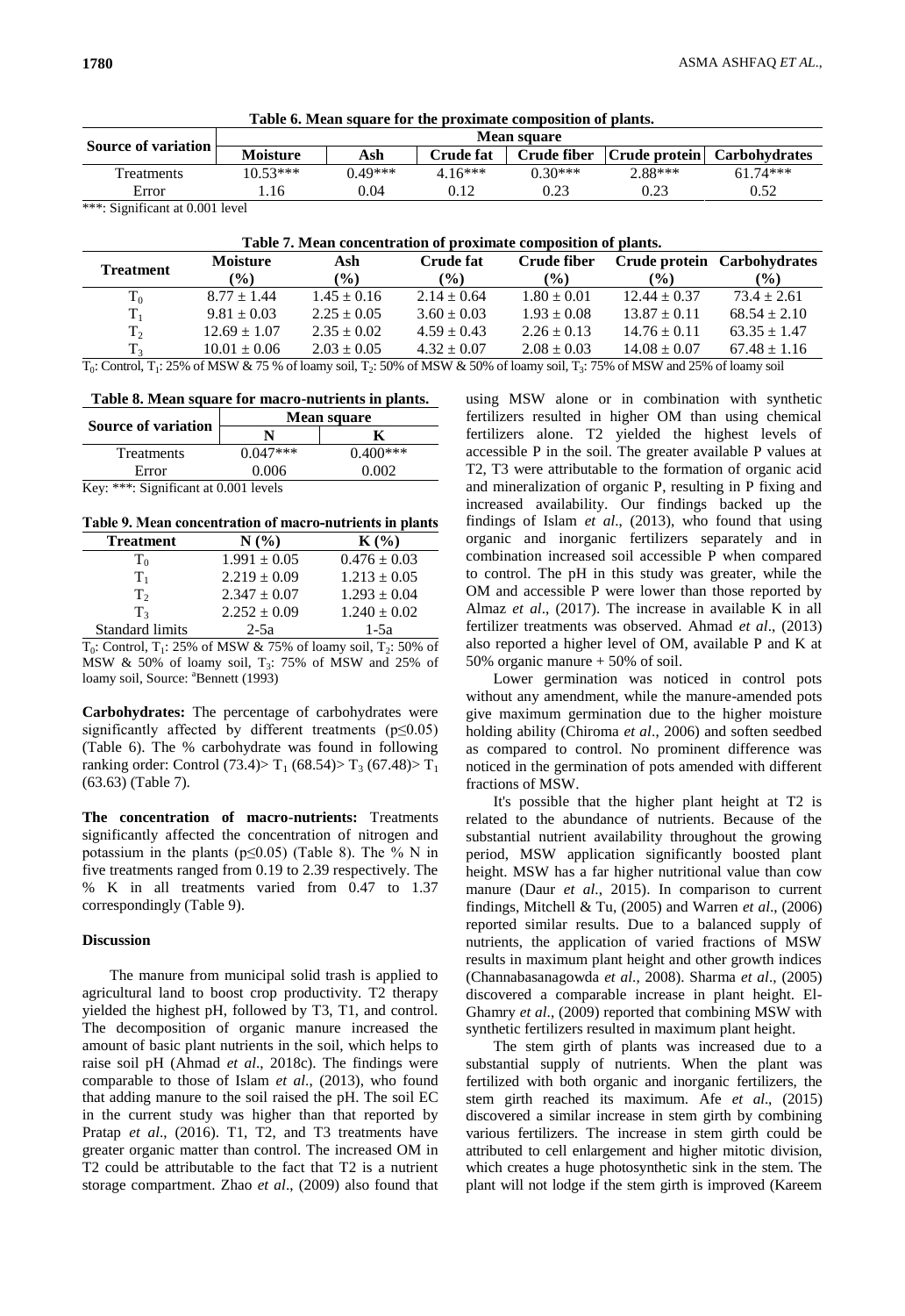*et al*., 2017). Maximum leaf area was noticed in plants treated with the  $T_2$  and  $T_3$ . This might be due to the high availability of nitrogen, which increases the size of leaf and vegetative growth. Balyeri *et al.*, (2016) reported similar increase in leaf area, growth and proximate composition of aromatic pepper as compared to current findings.

Our findings matched those of Wailare & Kesarwani, (2017), who found a similar increase in leaf area after applying MSW manure. As the plant's leaf area grows, it collects more light, resulting in higher photosynthetic activity (Adekayode & Olojugba, 2010). Our findings were consistent with those of Qasim *et al*., (2001), who found that combining soil amendments resulted in more leaves/plant. According to Ekesiobi *et al*., (2015), the combined application of MSW resulted in the greatest number of leaves/plants when compared to their soil application. The photosynthetic activity of the plant may be positively influenced by an increase in the number of leaves; hence the number of leaves is an important growth parameter that could boost the yield of the plant.

The moisture content in the current investigation was found to be higher than those recorded by Saeed *et al*., (2013). The results revealed that various manure applications enhanced the moisture content of plants compared to control. Various studies from the past showed that the lower moisture content enhanced the susceptibility of plants to various diseases. The greater moisture content in T2 and T3 could be attributable to the soil's higher moisture retention ability and decreased moisture evaporation (Rafiq *et al*., 2010). So, the manure application provides sufficient nutrients to enhance the yield and moisture content of plants (Ullah *et al*., 2010). Ash content of food crop is used to determine the mineral present in it (Mbatchou & Dawda, 2013). It is also used to estimate the extent of essential minerals in a particular food crop (Edeogu *et al*., 2007). The difference in ash content in various treatments might be due to the difference in the mineral composition of soil due to various soil amendments (Shayo *et al*., 2006). Residue content in our findings was in accordance with Mbatchou & Dawda, (2013), while higher than Thomas *et al*., (2013).

The T2 treatment produced the high contents of crude fat. The current study's crude fat levels were higher than those reported by Saeed *et al*., (2013). Crude fat is a key component of plants, and it has numerous health benefits for humans. Plants cultivated in MSW treated soil had much higher crude fat content than plants grown in control soil. Earlier studies (Farhad *et al*., 2009) also stated that manure application is significant in improving plant quality. In comparison to other treatments, manure treatments had a higher level of crude fibre.

The results exposed that the best crude protein was found at  $T_2$  treatment. Hence the mixture of soil and MSW contains a sufficient amount of N and various other minerals. Nitrogen plays a crucial role in protein synthesis. These findings were supported by many other workers. Our findings were similar to the results of Adam, (2004) who stated that N enhanced the quality of plants by increasing the production of protein in plants. The values of crude protein in present findings were similar to those given by Yossif & Ibrahim, (2013) in plants. Plants contain a large amount of carbohydrate.

In comparison to the current work, David *et al*., (2016) found a comparable spectrum of carbohydrates in plants. The carbohydrate content of the plants studied in this study was lower than that of Kavitha & Parimalavalli, (2014). The levels of N and K were determined to be within ranges of N (2-5%) and K (1-5%) (Nadeem *et al*., 2019). T2 has the highest concentration of nitrogen. In comparison to the current findings, Farhad *et al*., (2009) found the highest level of N in manure treatment. In comparison to the current results, Farhad *et al*., (2009) produced comparable results. The T2 treatment had a greater potassium concentration in the plants. Earlier research has also demonstrated that using MSW increased plant K content (Ahmad *et al*., 2008). Similarly, Ning *et al*., (2014) used organic manure to achieve the maximum level of K in plants.

#### C**onclusion**

It was concluded that the maximum values of growth, yield and proximate composition of plants were found in mix MSW and loamy soil treatment collectively as compared to their sole application. MSW along with loamy soil provide sufficient macro-nutrients to enhance the growth of plant and progressively increased the product and quality of plants. The application of MSW manure is thus recommended to smallholder farmers for sustainable production of crops.

## **Acknowledgements**

This article is a minor part of thesis of Asma Ashfaq, Ph. D. scholar Department of Botany, University of Sargodha. The authors extend their appreciation to all the reviewers and those who helped in finalizing the manuscript.

## **References**

- Adam, M.Y. 2004. Effect of seed rate and nitrogen on growth and yield of teff grass (*Eragrostis teff Zucc.*) Trotter. M.Sc. Thesis. Faculty of Agriculture, University of Khartoum, Sudan.
- Adekayode, F.O. and M.R. Olojugba. 2010. The utilization of wood ash as manure to reduce the use of mineral fertilizer for improved performance of maize (*Zea mays* L.) as measured in the chlorophyll content and grain yield. *J. Soil Sci. Environ. Manag.*, 1(3): 40-45.
- Afe, A.I., S. Atanda, M.O. Aduloju, S.K. Ogundare and A.A. Talabi. 2015. Response of maize (*Zea mays* L.) to combined application of organic and inorganic (soil and foliar applied) fertilizers. *Afr. J. Biotech.*, 14(44): 3006 3010.
- Ahmad, K., A. Ashfaq, Z.I. Khan, H. Bashir, M. Sohail, N. Mehmood and Y. Dogan. 2018b. Metal accumulation in *Raphanus sativus* and *Brassica rapa*: An assessment of potential health risk for inhabitants in Punjab, Pakistan. *Environ. Sci. Pollut. Res.,* 25(8): 16676-16685.
- Ahmad, K., K. Nawaz, Z.I. Khan, M. Nadeem, K. Wajid, A. Ashfaq B. Munir, H. Memoonas, M. Sanas, F. Shaheen and R. Kokab. 2018a. Effect of diverse regimes of irrigation on metals accumulation in wheat crop: An assessment-dire need of the day. *Fresen. Environ. Bull*., 27(2): 846-855.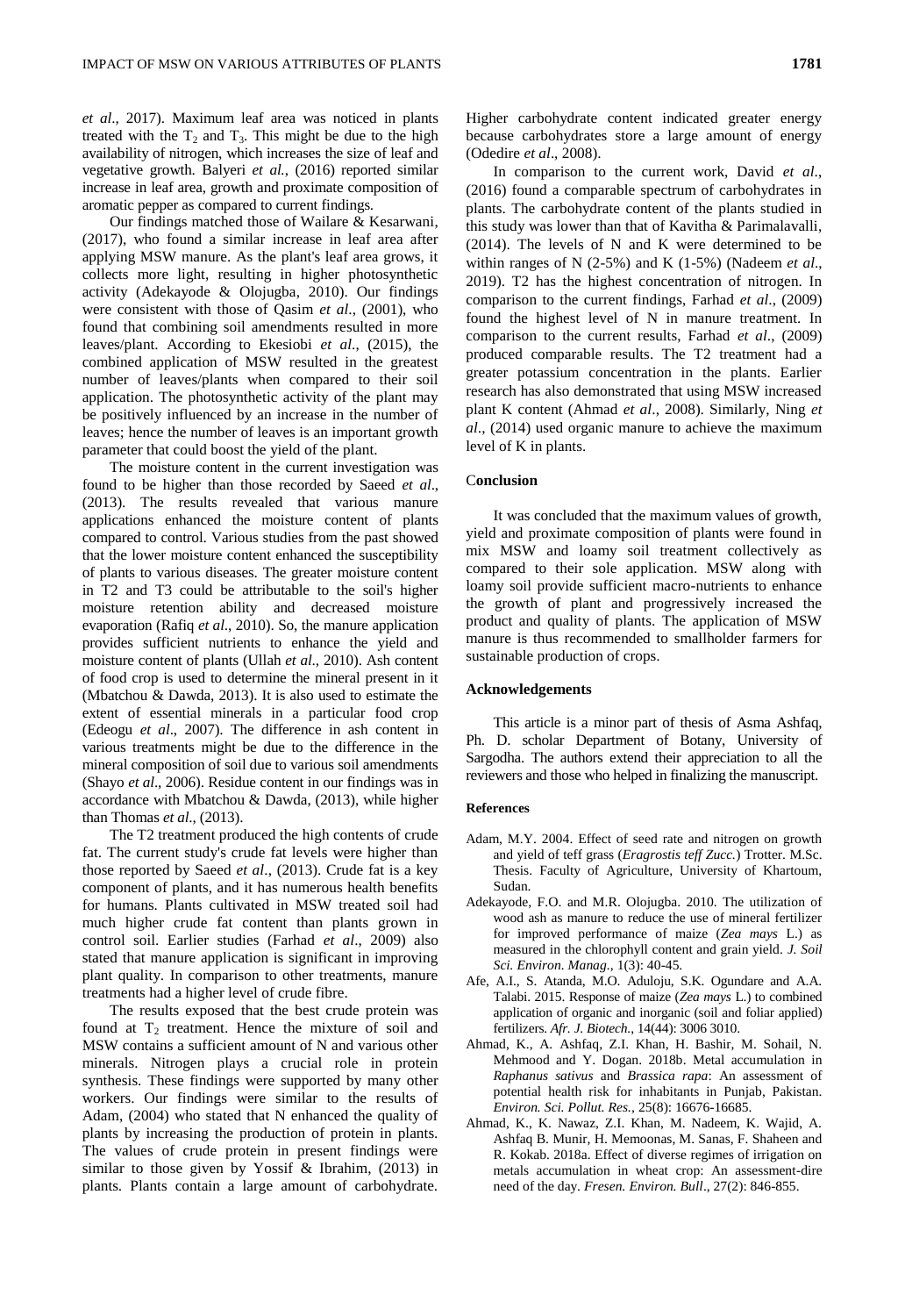- Ahmad, K., K. Wajid, Z.I. Khan, I. Ugulu, H. Memoona, M. Sana, K. Nawaz, I.S. Malik, H. Bashir and M. Sher. 2019. Evaluation of potential toxic metals accumulation in wheat irrigated with wastewater. *Bull. Environ. Contam. Toxicol*., 102(6): 822-828. https://doi.org/10.1007/s00128-019-02605-1.
- Ahmad, K., R. Kokab, Z.I. Khan, A. Ashfaq, H. Bashir, M. Munir, M. Sher, K. Wajid, H. Memona, M. sana, I.R. Noorka. 2018c. Assessment of heavy metals in wheat variety "Chagi-2" under short-term wastewater irrigation. *Biologia (Pakistan),* 64(1): 15-25.
- Ahmad, R., M. Naveed, M. Aslam Z.A. Zahir, M. Arshad and G. Jilani. 2008. Economizing the use of nitrogen fertilizer in wheat production through enriched compost. *Renew. Agric. Food Syst.,* 23: 243-249.
- Ahmad, W., Z. Shah, F. Khan, S. Ali and W. Malik. 2013. Maize yield and soil properties as influenced by integrated use of organic, inorganic and biofertilizers in a low fertility soil. *Soil Environ*., 32(2): 121-129.
- Ajayi, O.C., F.K. Akinnifesi, G. Sileshi and S. Chakeredza. 2007. Adoption of renewable soil fertility replenishment technologies in the southern African region: Lessons learnt and the way forward. In *Natural resources forum* Oxford, UK: Blackwell Publishing Ltd, pp. 306-317.
- Almaz, M.G., R.A. Halim, M.Y. Martini and A.W. Samsuri. 2017. Integrated application of poultry manure and chemical fertilizer on soil chemical properties and nutrient uptake of Maize and Soybean. *Malays. J. Soil Sci.,* 21: 13-28.
- Anonymous. 2000. Official methods of analysis of AOAC international,  $17<sup>th</sup>$  Ed. AOAC International: Gaithersburg, MD, USA.
- Anonymous. 2001. *Guidelines for the production, processing, labeling and marketing of organic produced products*. GL-32-1999. Rev.
- Arshi, I. and T. Khan. 2018. Analysis of soil quality using physico-chemical parameters with special emphasis on fluoride from selected sites of Sawai Madhopur Tehsil, Rajasthan. *Int. J. Environ. Sci. Nat. Res*., 12(5): 555847. DOI, 10.19080/IJESNR.2018.12.555847
- Balyeri, P.K., G.T. Otitoju, N.E. Abu and S. Umeh. 2016. Poultry manure influenced growth, yield and nutritional quality of containerized aromatic pepper (*Capsicum annum* L., var. "Naskka Yellow"). *Afr. J. Agric. Res*., 11(23): 2013-2023.
- Berry, P.M., E.A. Stockdale, R.S. Bradley, L. Philipps, K.A. Smith and E.I. Lord. 2003. N, P and K budgets for crop rotations on nine organic farms in the UK. *Soil Use Manag.,* 19: 112-118.
- Channabasanagowda, N.K., B. Patil, B.N. Patil, J.S. Awaknavar, B.T. Ninganurn and R. Hunje. 2008. Effect of organic manures on growth, seed yield and quality of wheat. Karnataka. *J. Agric. Sci.*, 21(3): 366-368.
- Chen, J.H. 2006. The combined use of chemical and organic fertilizers and/or biofertilizer for crop growth and soil fertility. In *International workshop on sustained management of the soil-rhizosphere system for efficient crop production and fertilizer use*. Land Development Department Bangkok, Thailand, 16: 20.
- Chiroma, A.M., O.A. Folorunso and A.B. Alhassan. 2006. The effects of land configuration and wood-shavings mulch on the properties of a sandy loam soil in northeast Nigeria. 1. Changes in chemical properties. *Tropicultura*, 24(3): 129-134.
- Damiyal, D.M., W. Manggoe, S. Ali, D.Y. Dalokom and I.M. Mashat. 2017. Effect of cattle manure and inorganic fertilizer on the growth and yield of hybrid maize (*Zea mays* L.). *World Res. J. Agric. Sci.*, 4(1): 102-110.
- Daur, I., A. Abusuwar and F. Alghabari. 2015. Exploitation of EM. 1-treated blends of organic resources and humic acid for organic Berseem (*Trifolium alexandrinum* L.) production. *Turk. J. Field Crops,* 20: 125-130.
- David, I.A., A.N. Nwanyinnaya, I.U. Ezekiel and S.I. Chinelo. 2016. Comparative proximate analysis of maize and sorghum bought from Ogbete main market of Enugu State, Nigeria. *Greener J. Agric. Sci.,* 6(9): 272-275.
- Dogan, Y. and I. Ugulu. 2013. Medicinal plants used for gastrointestinal orders in some districts of Izmir Province, Turkey. *Stud. Ethno-Med.,* 7: 149-162.
- Dogan, Y., M.C. Unver, I. Ugulu, M. Calis and N. Durkan. 2014b. Heavy metal accumulation in the bark and leaves of *Juglans regia* planted in Artvin City, Turkey. *Biotech. Biotechnol. Equip.,* 28: 643-649.
- Dogan, Y., S. Baslar and I. Ugulu. 2014a. A study on detecting heavy metal accumulation through biomonitoring: Content of trace elements in plants at Mount Kazdagi in Turkey. *Appl. Ecol. Environ. Res.,* 12: 627-636.
- Durkan, N., I. Ugulu, M.C. Unver, Y. Dogan and S. Baslar. 2011. Concentrations of trace elements aluminum, boron, cobalt and tin in various wild edible mushroom species from Buyuk Menderes River Basin of Turkey by ICP-OES. *Trace Elem. Elect.,* 28(4): 242-248[. http://doi.org/10.5414/TEX01198.](http://doi.org/10.5414/TEX01198)
- Edeogu, C.O., F.C. Ezeonu, A.N.C. Okaka, C.E. Ekuma and S.O. Elom. 2007. Proximate composition of staple food crops in Ebonyi State (South Eastern Nigeria). *Int. J. Biotech. Biochem.*, 3(1): 1-8.
- Ekesiobi, I.A., O.O. Ndukwe, C.I. Ezeano, R.A. Odukwe and E.L.C. Nnabuife. 2015. Influence of complementary rates of poultry manure and urea fertilizers on growth and yield of maize (*Zea mays* L. Walp) in Southeastern Agro-ecology Zone. *Int. J. Appl. Sci. Engi.,* 3(1): 8-13.
- El-Ghamry, A.M., A.M.A. El-Hamid and A.A. Mosa. 2009. Effect of farmyard manure and foliar application of micronutrients on yield characteristics of wheat grown on salt affected soil. *Am. Eurasian J. Agric. Environ. Sci.,*  5(4): 460-465.
- Farhad, W., M.F. Saleem, M.A. Cheema and H.M. Hammad. 2009. Effect of different manures on the productivity of spring maize (*Zea mays* L). *J. Ani. Plant Sci.,* 19(3): 122-125.
- Islam, M.R., M.A.H. Chowdhury, B.K. Saha and M.M. Hasan. 2013. Integrated fertilization on soil fertility, growth and yield of tomato. *J. Bangladesh Agric. Uni*., 11(1): 33-40.
- Kanzaria, K.K., G.S. Sutaria, K.N. Akbari, V.D. Vora and D.R. Padmani. 2010. Effect of integrated nutrient management on productivity of pearl millet and soil fertility of sandy loam soils under rain fed conditions. *An Asian J. Soil Sci.*, 5: 154-156.
- Kareem, I., O.B. Jawando, E.K. Eifediyi, W.B. Bello and Y. Oladosu. 2017. Improvement of growth and yield of maize (*Zea mays* L.) by poultry manure, maize variety and plant population. *Cercetari Agronomice in Moldova*, 4(172): 51-64.
- Kavitha, S. and R. Parimalavalli. 2014. Effect of processing methods on proximate composition of cereal and legume flours. *J. Human Nutrit. Food Sci.*, 2(4): 1051.
- Khan, A., M.Z. Afridi, M. Airf, S. Ali and I. Muhammad. 2017. A sustainable approach toward maize production: effectiveness of farm yard manure and urea N. *Ann. Biol. Sci.,* 5(1): 8-13.
- Khan, Z.I., H. Safdar K. Ahmad, I. Ugulu K. Wajid, H. Bashir and Y. Dogan. 2018a. Manganese bioaccumulation and translocation of in forages grown in soil irrigated with city effluent: an evaluation on health risk. *Res. J. Pharm. Biol. Chem. Sci.,* 9(5):759-770.
- Khan, Z.I., H. Safdar, K. Ahmad, K. Wajid, H. Bashir, I. Ugulu and Y. Dogan. 2019a. Health risk assessment through determining bioaccumulation of iron in forages grown in soil irrigated with city effluent. *Environ. Sci. Pollut. Res.,*  26(14): 14277-14286. https://doi.org/10.1007/s11356-019- 04721-1.